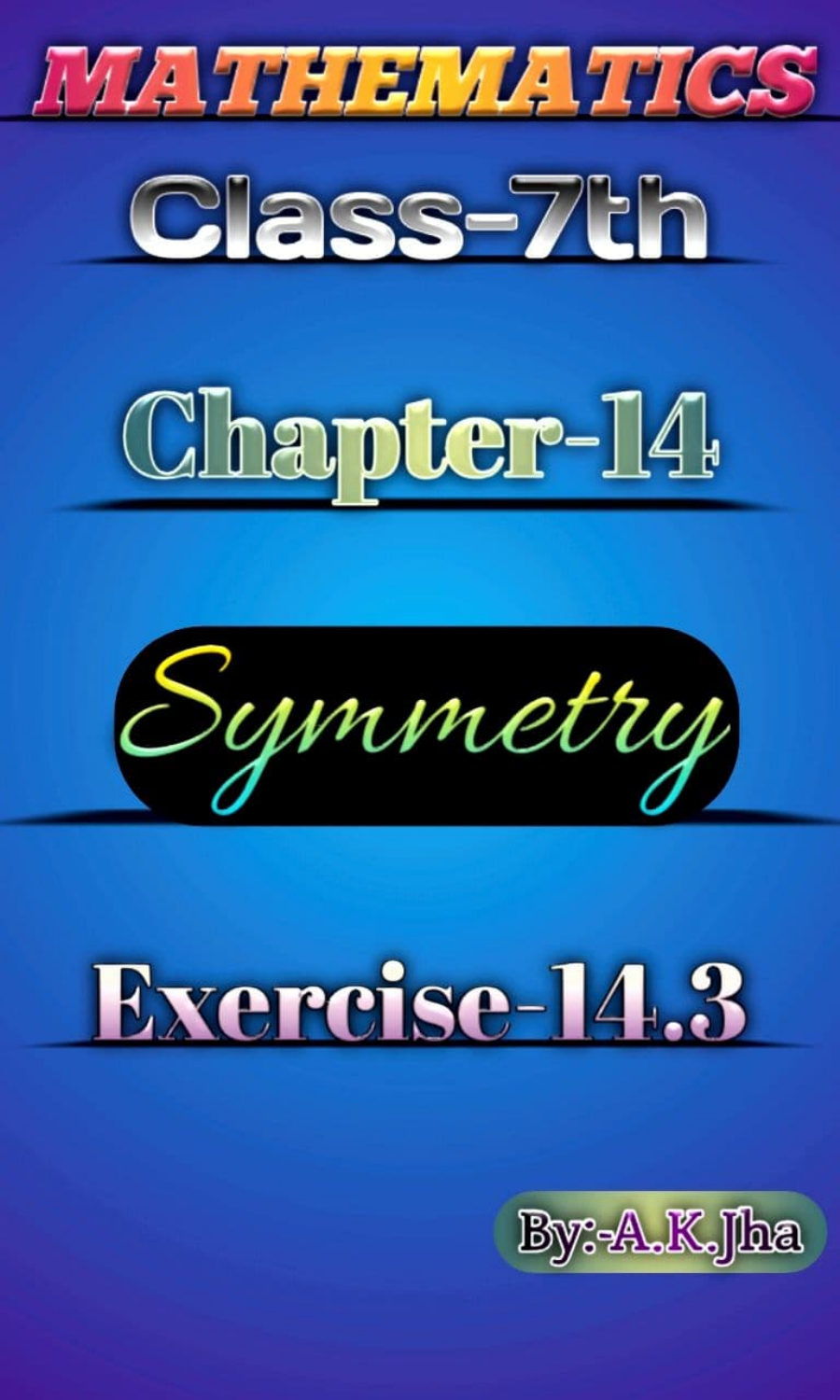# Exercise 14.3

#### Question 1:

Name any two figures that have both line symmetry and rotational symmetry. **E.** Answer 1:

Circle and Square.

#### Question 2:

Draw, wherever possible, a rough sketch of:<br>(i) a triangle with both line and rot

- a triangle with both line and rotational symmetries of order more than 1.
- (ii) a triangle with only line symmetry and no rotational symmetry of order more than 1
- (iii) a quadrilateral with a rotational symmetry of order more than 1 but not a line symmetry.
- (iv) a quadrilateral with line symmetry but not a rotational symmetry of order more than 1.

#### E. Answer 2:

0 An equilateral triangle has both line and rotational symmetries of order more than 1.

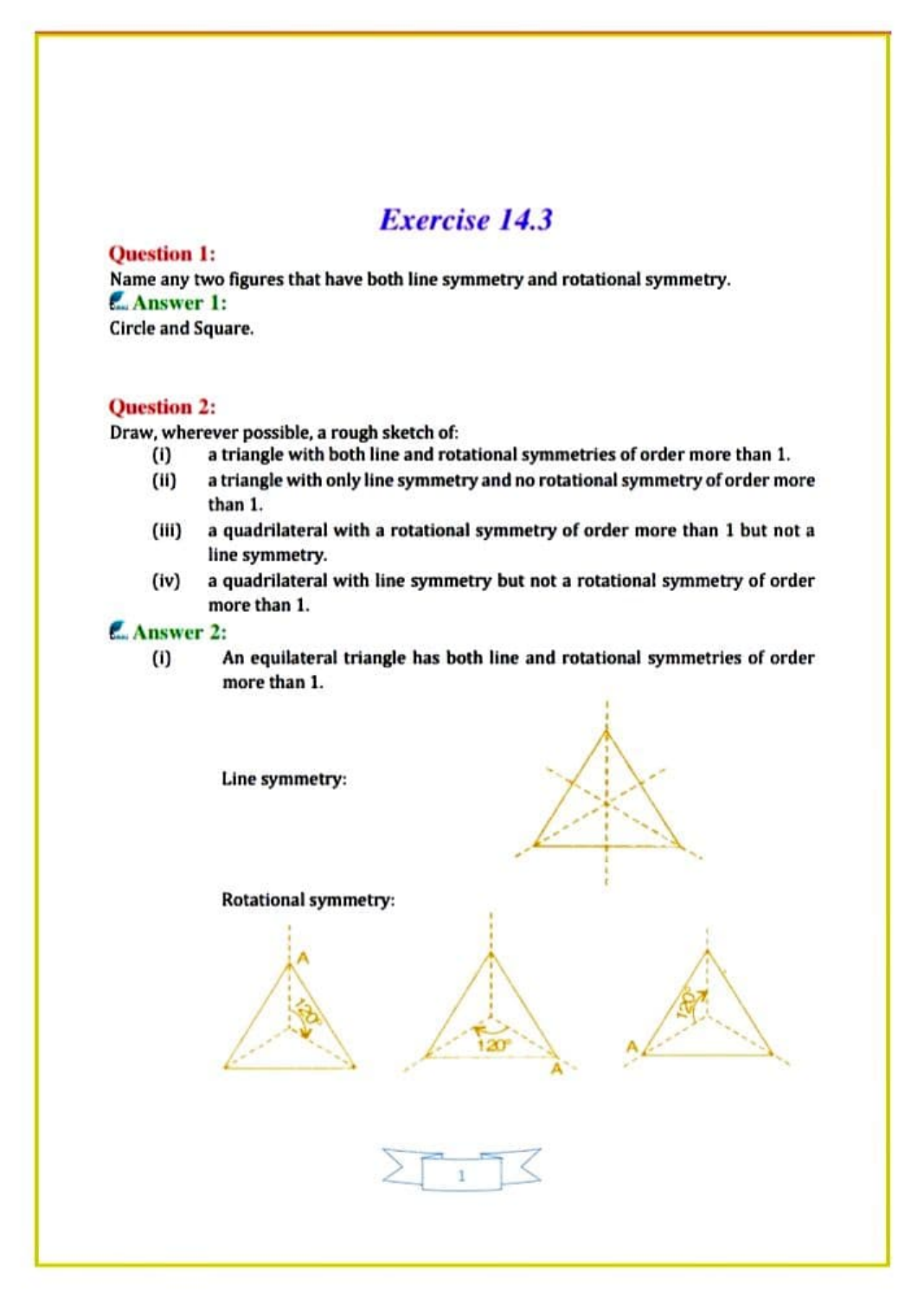(i) An isosceles triangle has only one line of symmetry and no rotational symmetry of order more than 1.





Rotational symmetry:

- (iii) It is not possible because order of rotational symmetry is more than 1 of a figure, most acertain the line of symmetry. (iv) Atrapezium which has equal non-parallel sides, a quadrilateral with line
- symmetry but not a rotational symmetry of order more than 1.

Line symmetry:



360°

Rotational symmetry:

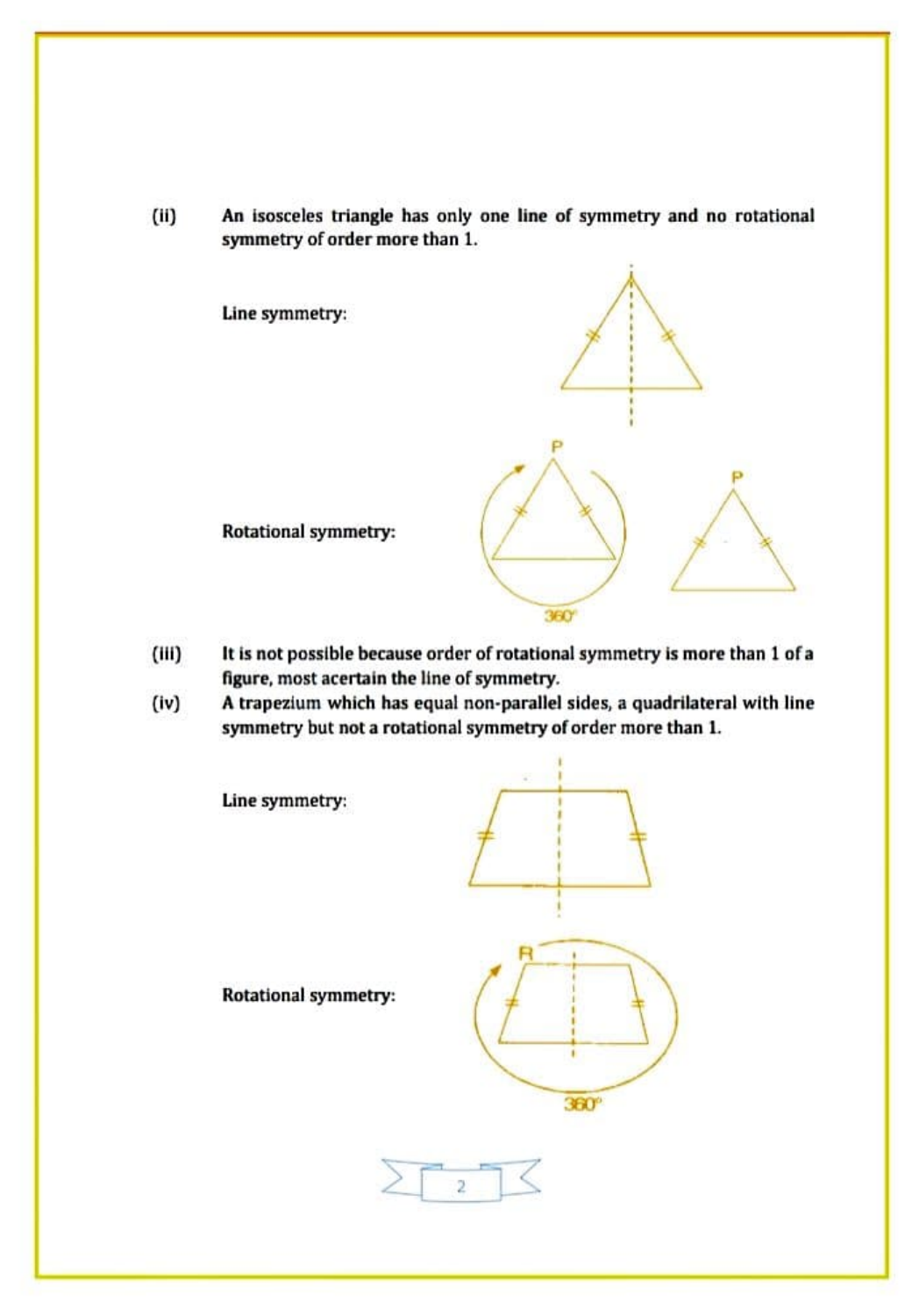#### Question 3:

In a ffgure has two or more lines of symmetry, should it have rotational symmetry of order more than 1?

## **E** Answer 3:

Yes, because every line through the centre forms a line of symmetry and it has rotational symmetry around the centre for every angle.

# Question 4:

Fill in the blanks:

| <b>Shape</b>                   | <b>Centre of Rotation</b>           | <b>Order of Rotation</b> | <b>Angle of Rotation</b> |
|--------------------------------|-------------------------------------|--------------------------|--------------------------|
| <b>Square</b>                  |                                     |                          |                          |
| <b>Rectangle</b>               |                                     |                          |                          |
| <b>Rhombus</b>                 |                                     |                          |                          |
| <b>Equilateral triangle</b>    |                                     |                          |                          |
| <b>Regular hexagon</b>         |                                     |                          |                          |
| <b>Circle</b>                  |                                     |                          |                          |
| Semi-circle                    |                                     |                          |                          |
| <b>Answer 4:</b>               |                                     |                          |                          |
| <b>Shape</b>                   | <b>Centre of Rotation</b>           | <b>Order of Rotation</b> | <b>Angle of Rotation</b> |
|                                |                                     |                          |                          |
| <b>Square</b>                  | Intersecting point of<br>diagonals. | 4                        | $90*$                    |
| <b>Rectangle</b>               | Intersecting point of<br>diagonals. | $\overline{2}$           | 180°                     |
| <b>Rhombus</b>                 | Intersecting point of<br>diagonals. | $\overline{a}$           | 180°                     |
| <b>Equilateral</b><br>triangle | Intersecting point of<br>medians.   | 3                        | 120°                     |
| <b>Regular</b><br>hexagon      | Intersecting point of<br>diagonals. | 6                        | 60°                      |
| Circle                         | Centre                              | infinite                 | At every point           |

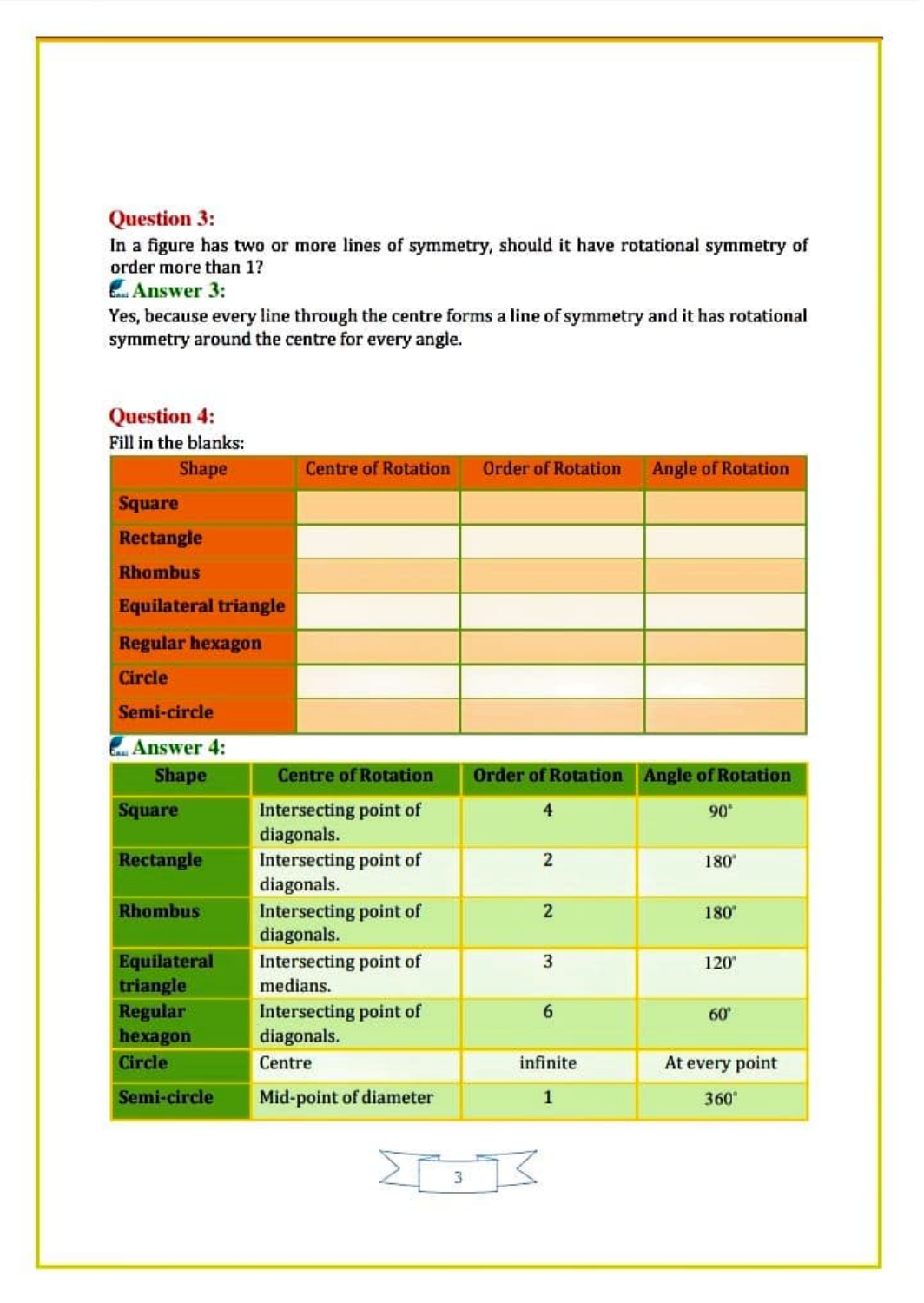#### Question 5:

Name the quadrilateral which has both line and rotational symmetry of order more than 1.

# **Answer 5:**

Square has both line and rotational symmetry of order more than 1.



## Question 6:

After rotating by 60° about a centre, a figure looks exactly the same as its original position. At what other angles will this happen for the figure?

# **E.** Answer 6:

Other angles will be 120°,180°, 240°, 300°, 360°.

For 60' rotation: It will rotate six times.

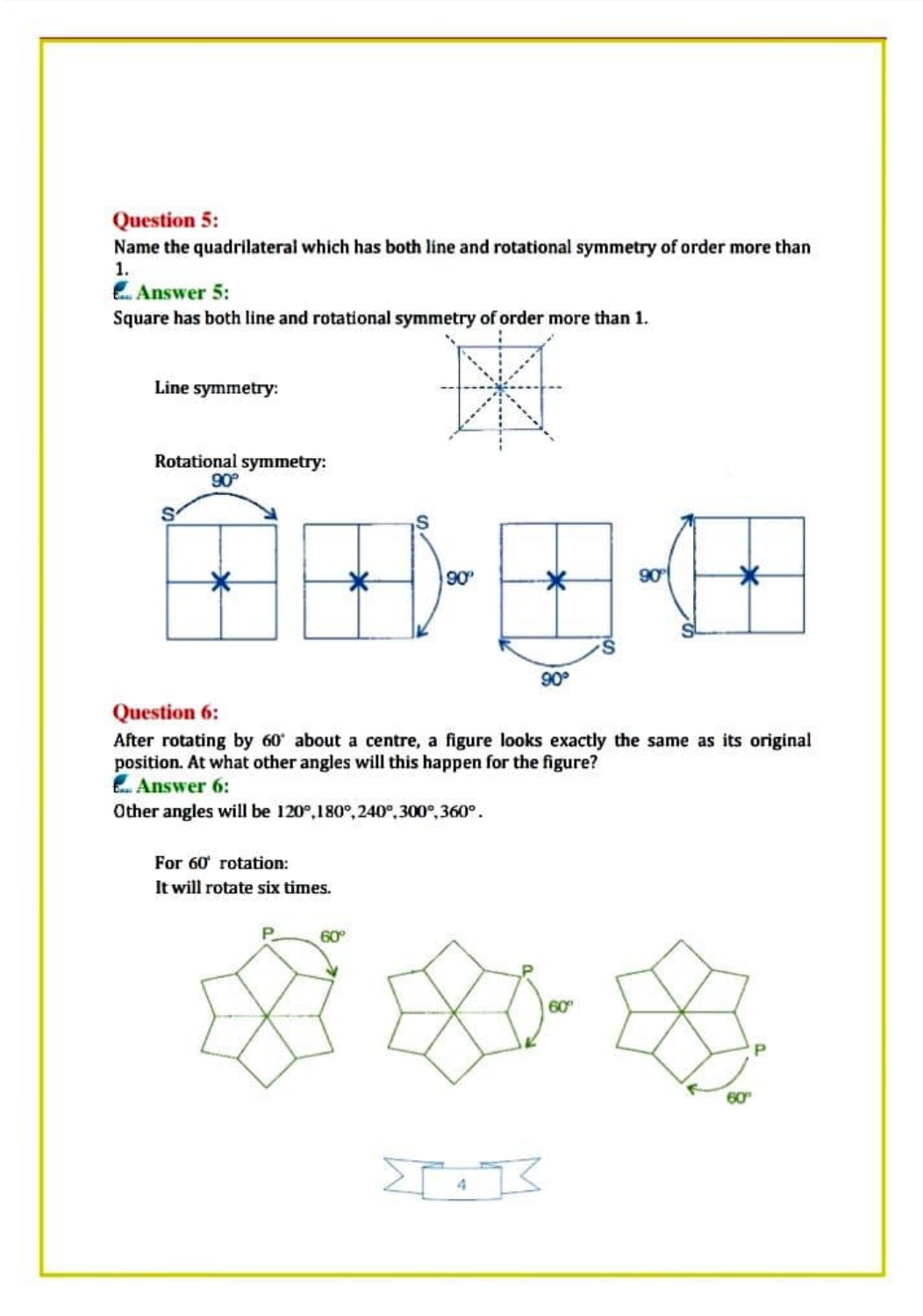

For 120° rotation: It will rotate three times.







For 180° rotation: It will rotate two times.



For 360° rotation: It will rotate one time.